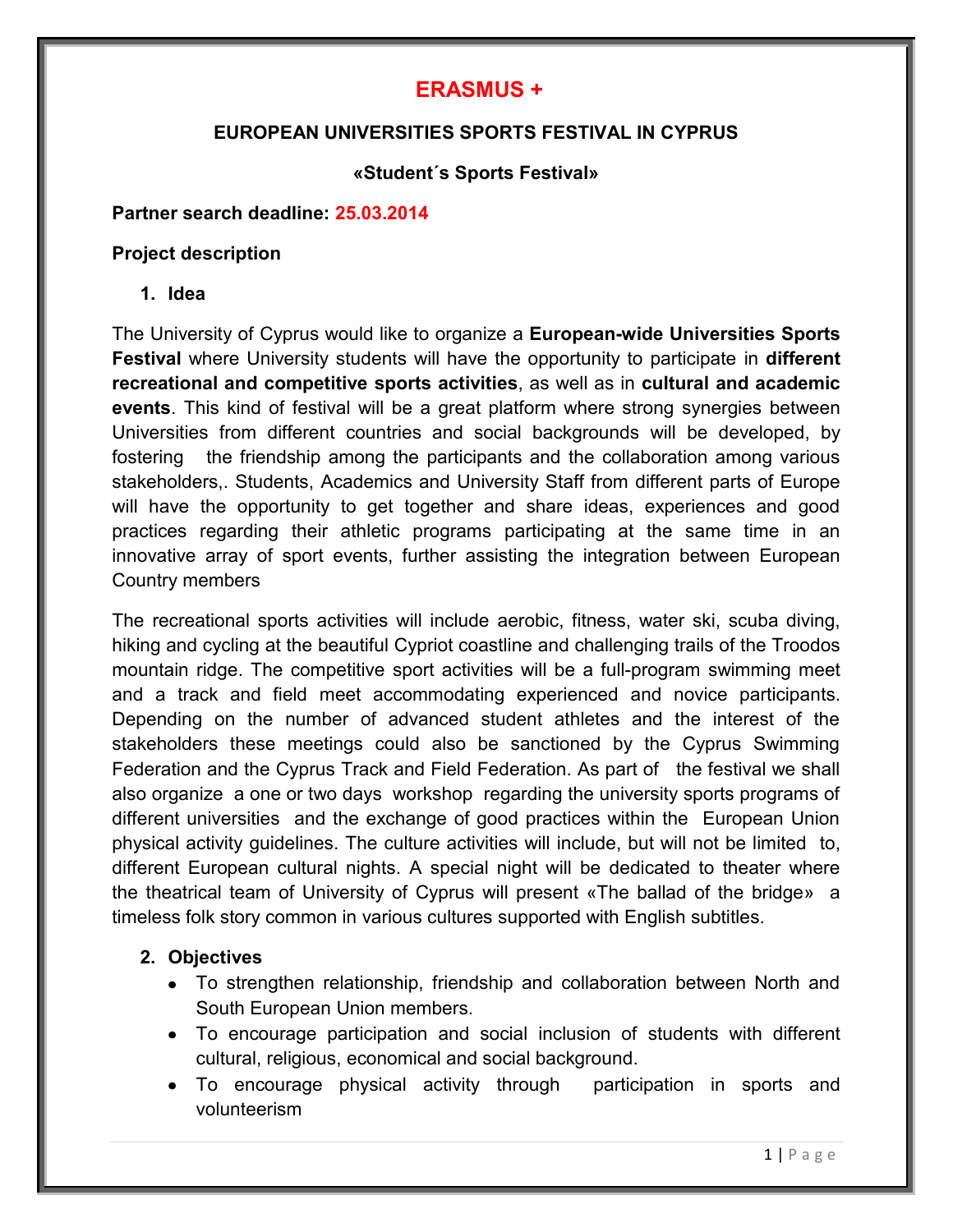- To encourage equal opportunity via gender participation in the event.
- To promote and support recommended policy actions in support of healthenhancing physical activity
- To exchange ideas and good practices for sport programs

# **3. Date of the European Universities Sport Festival: 20.04.2015 – 27.04.2015**

# **4. Universities or Organization Eligibility**

- Each involved organization should have the European Union Registration number: **PIC** (Participants Identification Code)
- In order for the festival to be eligible for funding at least twelve University teams from minimum twelve European Union countries have to participate.
- Each university team should participate in Track and Field Competitions and/or Swimming Competitions.
- Recreational, Fitness and Cultural activities would be optional for the athletes
- Workshop participation is mandatory for all participants
- Each university or organization that will participate will get funded for 80% of their expenses.

# **5. Students or Athletes Participation**

- From each country will participate approximately 40 students in the various  $\bullet$ sports activities, accompanied by 1-4 officials observing gender equality!
- Each swimming athlete may participate up to three events except the relays.  $\bullet$
- Each Track and Field athlete may participate up to two events except the  $\bullet$ relays

# **6. Obligations for the partners involved in the project**

- Be able to send 40 athletes and 1-4 officials to the festival
- Be able to cover the 20% of the expenses for the air tickets
- Be able to cover the 20% of the expenses for the accommodation (double or triple bed and 3 course menu). The price per person is  $100 \in$  per person / per night
- Be able to send one official/academic who will take part in the workshop by giving a 20-30 minutes talk regarding his/hers university sports program and the good practices that follow, regarding the enhancement of the students participation in physical activities and their encouragement against racism, intolerance and doping at a grassroots level of recreational activities.
- Be able to disseminate students perceptions about the event and the minutes of the seminar in their country

# **6.1 Recommendations / Optional activities from partners**

The interesting participants are encouraged to suggest actions that will promote the event.